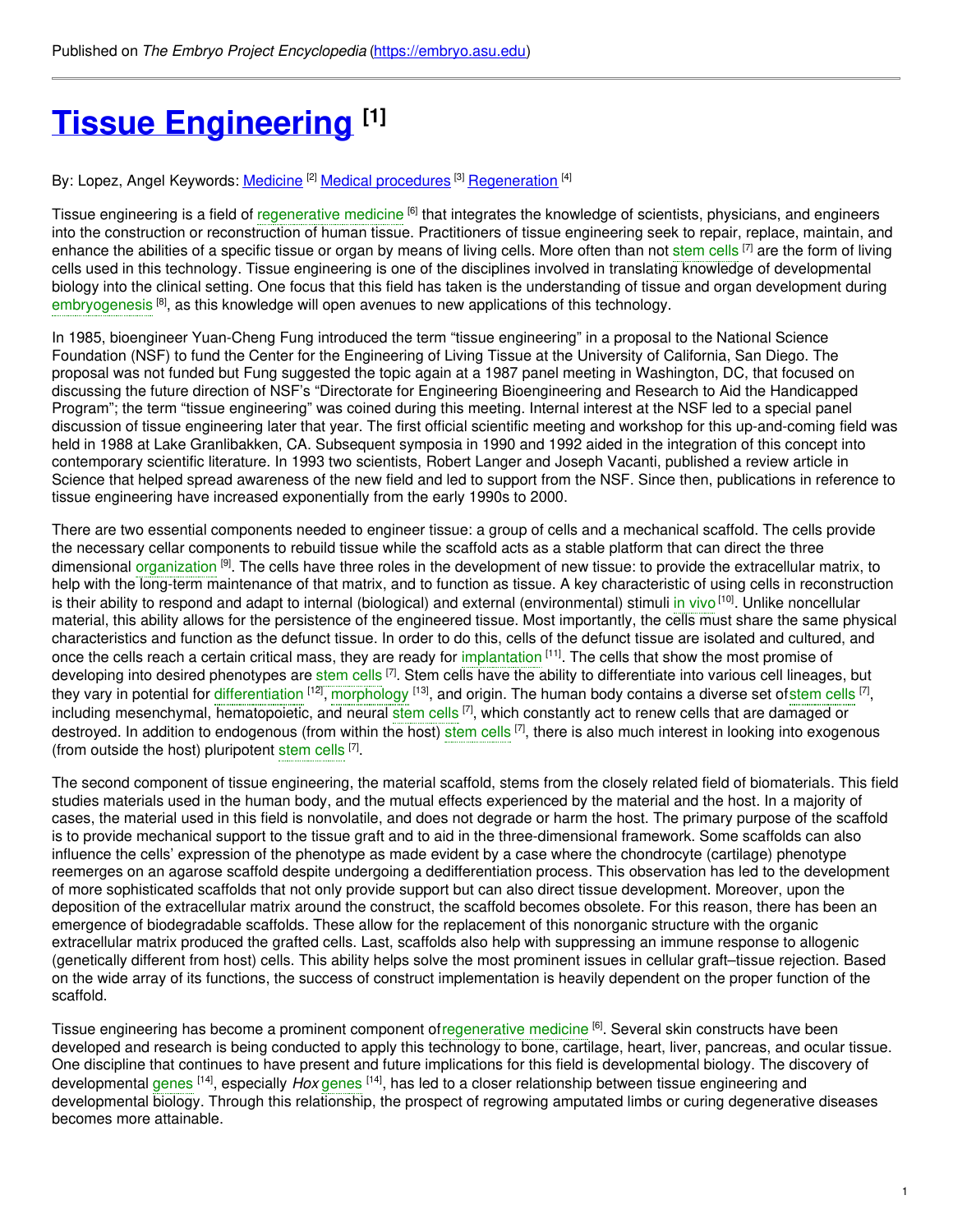# **Sources**

- 1. Andersson, Elisabeth R., and Urban Lendahl. "Regenerative Medicine: A 2009 Overview."*Journal of Internal Medicine*266 (2009): 303–10.
- 2. Bianco, Paolo, and Pamela G. Robey. "Stem Cells inTissue [Engineering](https://embryo.asu.edu/search?text=Tissue%20Engineering) [5] ." *Nature* 414 (2001): 181–221.
- 3. Bonassar, Lawrence J., and Charles A. Vacanti. "Tissue Engineering: The First Decade and Beyond."*Journal of Cellular Biochemistry Supplements* 30 (1998): 297–303.
- 4. Kemp, Paul. "History of Regenerative Medicine: Looking Backwards to Move Forwards."*Future Medicine* 1 (2006): 653– 69.
- 5. Ingber, Donald E., Van C. Mow, David Butler, Laura Niklason, Johnny Huard, Jeremy Mao, Ioannis Yannas, David Kaplan, and Gordana [Vunjak-Novakovic.](https://embryo.asu.edu/search?text=Tissue%20Engineering) "Tissue Engineering and [Developmental](https://embryo.asu.edu/search?text=Developmental%20Biology) Biology [15] : Going Biomimetic." *Tissue Engineering [5]* 12 (2006): 3265–83.
- 6. National [Institutes](https://embryo.asu.edu/search?text=National%20Institutes%20of%20Health) of Health<sup>[16]</sup>. "Regenerative Medicine." U.S. Department of Health and Human Services. (2006). <http://stemcells.nih.gov/info/2006report/> <sup>[17]</sup> (Accessed March 12, 2010).
- 7. National Science Fund. "The Emergence of Tissue [Engineering](https://embryo.asu.edu/search?text=Tissue%20Engineering) <sup>[5]</sup> as a Research Field. Executive Summary." U.S. Department of Health and Human Services. (2003). [http://www.abtassociates.com/reports/es\\_emergence\\_tissue\\_engineering\\_research.pdf](http://www.abtassociates.com/reports/es_emergence_tissue_engineering_research.pdf) [18] (Accessed May 4, 2010).

Tissue engineering is a field of regenerative medicine that integrates the knowledge of scientists, physicians, and engineers into the construction or reconstruction of human tissue. Practitioners of tissue engineering seek to repair, replace, maintain, and enhance the abilities of a specific tissue or organ by means of living cells. More often than not stem cells are the form of living cells used in this technology. Tissue engineering is one of the disciplines involved in translating knowledge of developmental biology into the clinical setting. One focus that this field has taken is the understanding of tissue and organ development during embryogenesis, as this knowledge will open avenues to new applications of this technology.

## **Subject**

Tissue [engineering.](https://embryo.asu.edu/library-congress-subject-headings/tissue-engineering) <sup>[19]</sup> Tissue [Engineering](https://embryo.asu.edu/medical-subject-headings/tissue-engineering) <sup>[20]</sup>

### **Topic**

[Processes](https://embryo.asu.edu/topics/processes)<sup>[21]</sup>

### **Publisher**

Arizona State University. School of Life Sciences. Center for Biology and Society. Embryo Project Encyclopedia.

### **Rights**

© Arizona Board of Regents Licensed as Creative Commons Attribution-NonCommercial-Share Alike 3.0 Unported (CC BY-NC-SA 3.0) http://creativecommons.org/licenses/by-nc-sa/3.0/

#### **Format**

<u>[Articles](https://embryo.asu.edu/formats/articles)</u>  $^{[22]}$ 

**Last Modified** Wednesday, July 4, 2018 - 04:40

**DC Date Accessioned** Friday, May 25, 2012 - 15:47

**DC Date Available** Friday, May 25, 2012 - 15:47

**DC Date Created** 2010-10-29

### **DC Date Created Standard**

Friday, October 29, 2010 - 07:00

**c** [Contact](https://embryo.asu.edu/contact) Us

© 2021 Arizona Board of Regents